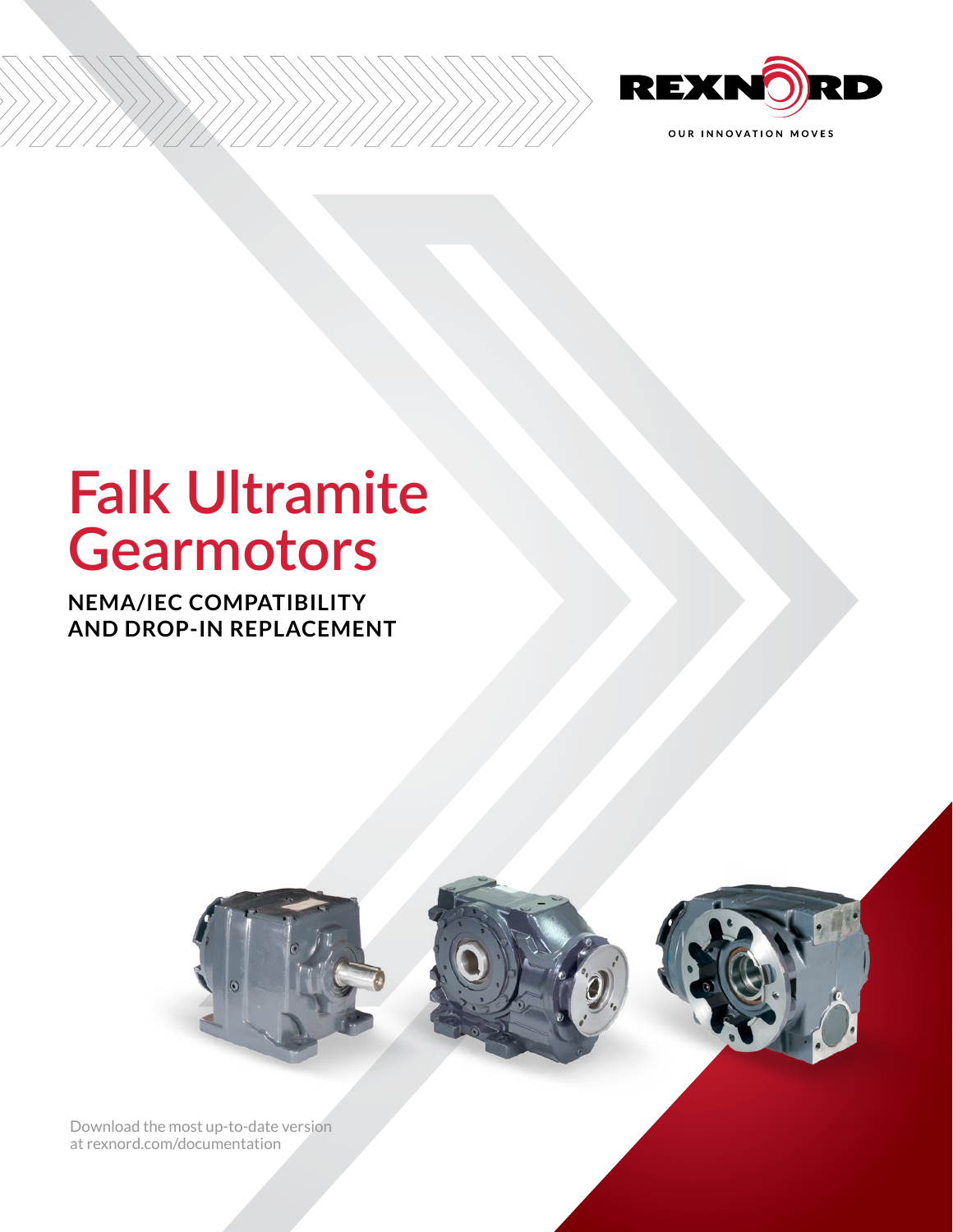

#### **Falk Ultramite Delivers Local Availability, NEMA/IEC Compatibility Plus Drop in Replacement**

**It's a winning combination.** Start with a compact size that's the perfect fit for the .19 kW/.25 hp through 37 kW/100 hp power range. You can choose a standard plug-in high-efficiency National Electrical Manufacturing Association (NEMA)/ International Electrotechnical Commission (IEC) motor from stock for an easy bolt-up mounting to the gear drive.

Add positive torque transfer without corrosion or fretting, energy efficiency over worm gear drives and quick availability no matter where you're located – and you've got the Falk® Ultramite® drive, a genuine contender in the fight for increased factory floor productivity.

What's more, the Ultramite product line is backed by Rexnord, a global leader in the power transmission and conveying industry. It's got the right size, the right statistics and the right name.

#### **Local Availability**

The Ultramite product line is assembled from a family of convenient, cost-saving kitted subassemblies. The Ultramite sub-assembly kits are stocked at Rexnord facilities and distributors, offering a wide range of sizes, ratios and types for assembly. This totally modular approach to



your complete gear drive and spare parts requirements ensures maximum local availability with the quickest possible turnaround times. In fact, completed assemblies can be available within hours.

#### **Customer Preferred Motors**

The Ultramite drive accepts standard, off-the-shelf NEMA/ IEC C-face and flange mounted motors, permitting the use of customer-preferred motor brands. The choice of motor manufacturer and specifications is up to you – the Ultramite accommodates industry standard frame sizes without costly motor adapter systems and special replacement motors, making it ideal for use with variable speed motors and drives.



#### **Patented Bushing**

• Forest Products

• Steel

An innovative motor bushing eliminates fretting between motor and gear drive and delivers positive torque transfer. This patented

design offers easy installation and allows quick, trouble-free changeout even after years of hard, continuous use.

#### **Cost Savings**

Ultramite drives are more efficient than worm gearing. As a result, a smaller motor may be used at times in comparable selections, providing the customer both initial and long-term savings over worm gear drives.

#### Ultramite vs. Worm Gear Drives High Operating **Ultramite vs. Worm Gear Drives High Operating**  Efficiency Means Savings **Efficiency Means Savings**



### **INDUSTRIES SERVED**

- Food & Beverage
- Mining
- Grain
- Paper

• Waste & Water Treatment

#### **APPLICATIONS**

- Unit handling
- Mixing/Blending
- Aerators/Separators
- Pasteurizers /Coolers/Warmers
- Elevators
- Stackers/Reclaimers
- Dryers
- Pumps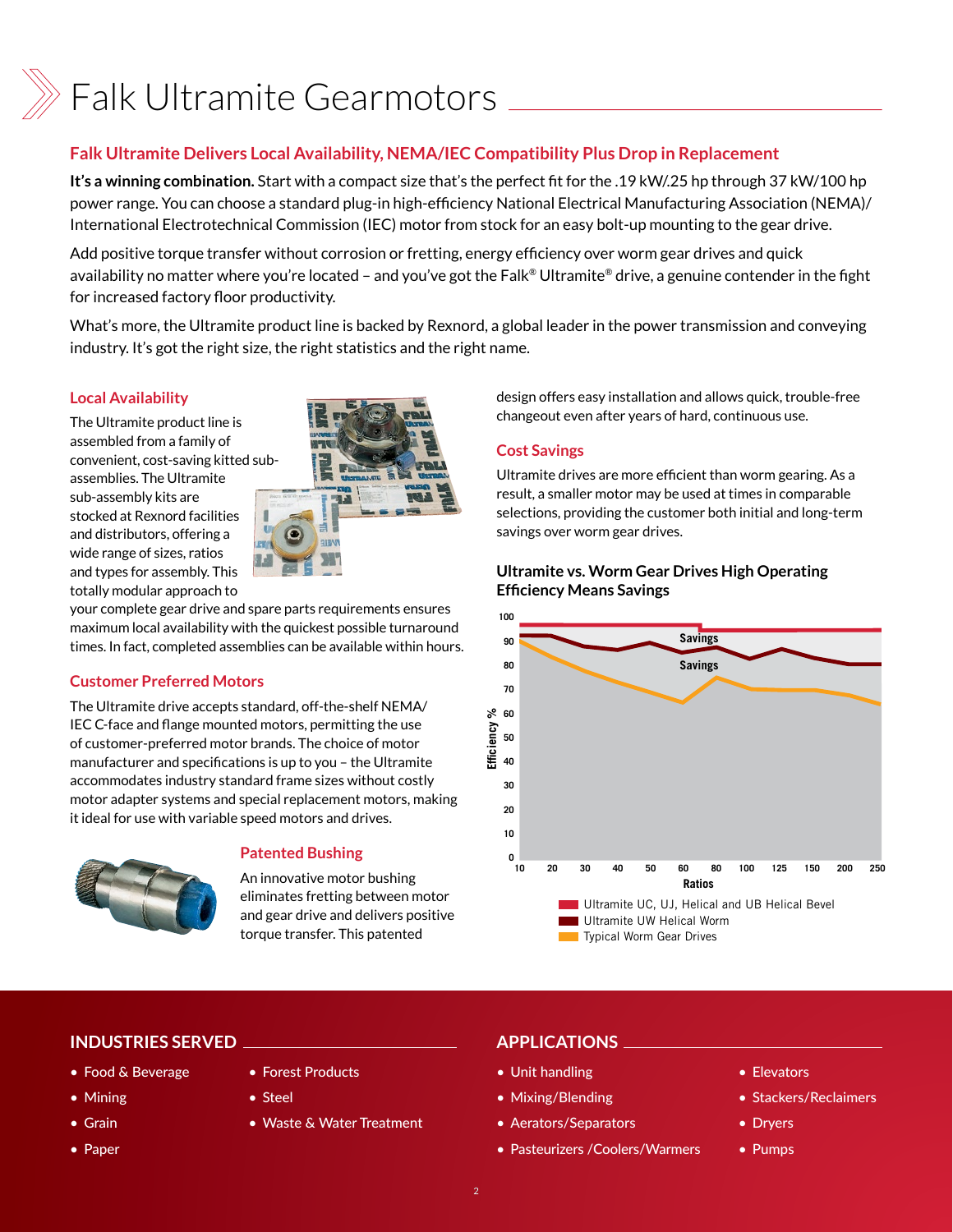

#### **Falk Ultramite UB Right-Angle Helical Bevel**

- 11 sizes
- $\bullet$  1/4 to 300 hp (.19 to 225 kW) capacity, maximum torque 292,000 in-lbs (33 kNm)
- Ratios from 8:1 up to 10,000:1
- C-face and solid inputs, inch or metric
- Solid or hollow outputs with TA Taper bushings (exclusive lifetime removal guarentee)
- Base, shaft, or flange mounted designs
- Horizontal or vertical mounting



#### **Falk Ultramite UC Helical Concentric**

- 13 sizes
- 1/4 to 300 hp (.19kW to 225 kW) capacity, maximum torque 183,000 in-lbs (20 kNm)
- Ratios from 1.4:1 up to12,000:1
- C-face and solid inputs, inch or metric
- Base and flange mounted designs
- Horizontal or vertical mounting



#### **Falk Ultramite UW Right-Angle Helical Worm**

- 8 sizes
- $\bullet$  1/4 to 50 hp (.19 to 37 kW) capacity, maximum torque 46,000 in-lbs (5 kNm)
- Ratios from 8.1 through up to 60,000:1
- C-face and solid inputs, inch or metric
- Base, shaft, or flange mounted designs
- Solid or hollow outputs with TA Taper bushing (exclusive lifetime removal guarentee)
- Horizontal or vertical mounting



The modular design of the entire Ultramite product line allows accessories to be quickly and easily fitted to the drive, delivering the versatility and flexibility needed for maximum application coverage. All four Ultramite designs match industry-standard critical mounting dimensions of popular gearmotors.

- Base-to-centerline distance
- Low speed shaft diameter
- Mounting bolt-hole patterns (foot or flange mounted)
- Additional accessories, combined with other Rexnord products, provide the ideal system match for your specific application.